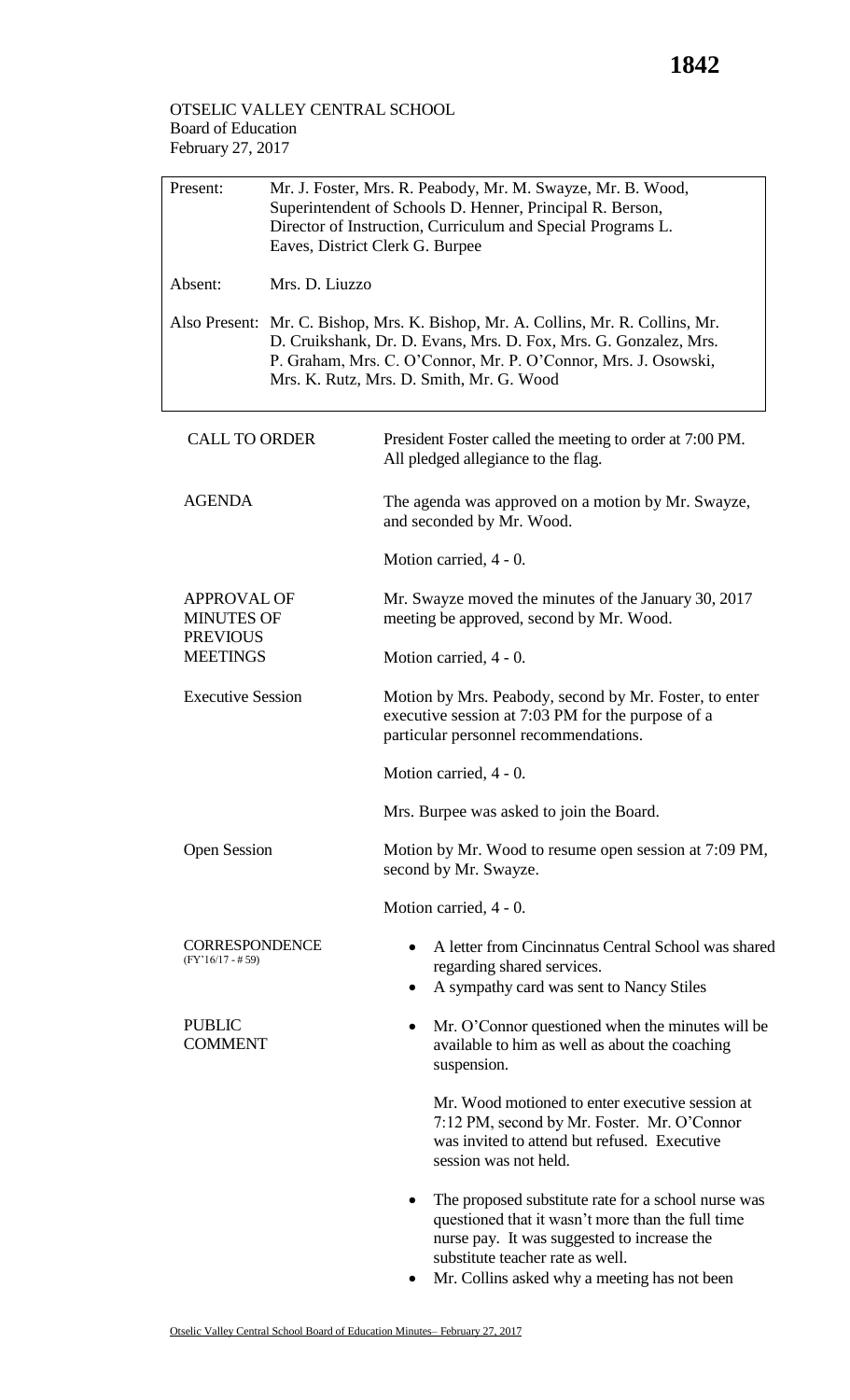scheduled that he requested. Mr. Foster explained

why it was denied.

 He also inquired why the standards have been lowered for the athletes so they can participate. Mr. Cruikshank suggested that "do-overs" are to try to keep students in school. Mrs. Fox inquired about the athletic eligibility policy. One will be sent to her. Mr. Gene Wood commented that the problem is enforcing it. REPORTS Superintendent's (FY'16/17 - #60) (FY'16/17 - #61) (FY'16/17 - #62) (FY'16/17 - #63)  $(FY'16/17 - #64)$ Mr. Henner if the Board had any questions on the following topics that were sent to them earlier: • Lead testing BOCES Enrollment Survey results Fuel Tanks vs. Direct Fueling discussion Wall of Fame Discussion Wrestling vs. Basketball statistics Athletic uniform discussion Shared services letter update After school program rate update Shared services letter ENV meeting with the unions on April 3, 2017 Substitute school nurse rate 2017-2018 proposed budget update • Transportation Report Mr. Foster asked about the direct fueling versus new tanks. Mr. Henner replied that it would take about 35 years to pay for the above ground tanks and remove the below ground tanks. Mr. Henner reviewed figures for wrestling versus basketball comparing last year to this year. Mrs. Fox asked what the cost per student is for wrestling. Mr. Henner presented information on historical tax levies since the 2003-2004 school year. The tax cap for this year is 2.45%. It was the consensus of the Board to proceed with a 1.45% increase. The substitute rate for a school nurse was discussed. Mr. Swayze asked what happens with there is no nurse available. Mr. Berson has worked with Mrs. Fox and the Department of Labor about securing substitute school nurses. They have a sliding scale of \$163.00 to \$237.00. Mr. Swayze inquired how many days the nurse is typically absent, the number of students who require special medications during the school day, and the duties of a school nurse. Mr. Swayze questioned the Houghton Mifflin contractual entry. Principal's Report Included in Mr. Henner's report. Director of Curriculum, Instruction and Special Programs Included in Mr. Henner's report.

Report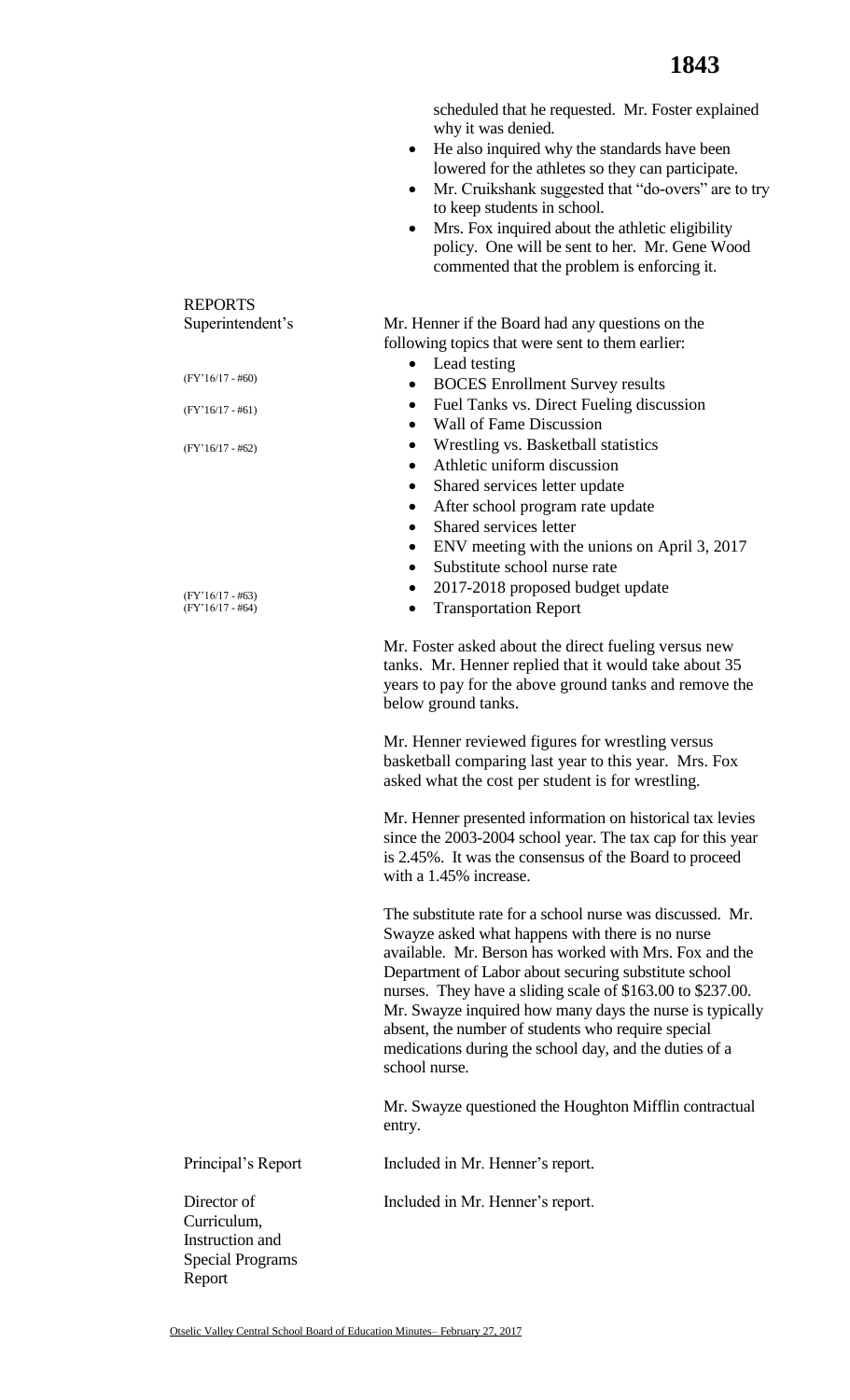| Business Manager's                                  | Included in Mr. Henner's report.                                                                                                                                                                                                                                                   |                                                                                                                             |  |
|-----------------------------------------------------|------------------------------------------------------------------------------------------------------------------------------------------------------------------------------------------------------------------------------------------------------------------------------------|-----------------------------------------------------------------------------------------------------------------------------|--|
| <b>Committee Reports</b>                            | $\bullet$<br>$\bullet$                                                                                                                                                                                                                                                             | The finance committee has been discussing<br>fueling options.<br>The Shared Decision Making Team has not<br>met this month. |  |
| <b>Board Members</b>                                | Mrs. Peabody reported on the Chenango County School<br>Boards' Association forum recently on Superintendent's<br>Evaluations with Mr. Henner. It was suggested at that<br>forum that school boards should note that the evaluation<br>was competed and approve it in open session. |                                                                                                                             |  |
| <b>Financial Reports</b><br>$(FY'16/17 - #65)$      | Motion by Mr. Swayze, to accept the January reports as<br>presented which includes the Internal Claims Audit Report<br>a well as the Student Activity Report. Second by Mr.<br>Foster.<br>Motion carried, 4 - 0.                                                                   |                                                                                                                             |  |
|                                                     |                                                                                                                                                                                                                                                                                    |                                                                                                                             |  |
| <b>UNFINISHED</b><br><b>BUSINESS</b>                | None at this time.                                                                                                                                                                                                                                                                 |                                                                                                                             |  |
| <b>NEW BUSINESS</b><br>Personnel<br>Recommendations | Motion by Mrs. Peabody, upon the recommendation of the<br>Superintendent of Schools to appoint the following:                                                                                                                                                                      |                                                                                                                             |  |
|                                                     | Kaitlyne Howard                                                                                                                                                                                                                                                                    | Conditional<br>appointment<br>pending<br>clearance from<br>the State<br>$\mathbf{r}$ $\mathbf{r}$                           |  |

| Diana Mason           | r r - -<br>pending<br>clearance from<br>the State<br>Education<br>Department as a<br>substitute teacher<br><b>Extension of</b><br><b>FMLA</b> | Effective through<br>March 23, 2017                      |
|-----------------------|-----------------------------------------------------------------------------------------------------------------------------------------------|----------------------------------------------------------|
| Diana Mason<br>DeAnna | allowance<br>Retirement<br>resignation as a<br>school aide<br>following over<br>25 years of<br>service to the<br>District<br>Appointment as a | <b>Effective March</b><br>31, 2017<br>Effective April 1, |
| Shoemaker             | full time school<br>aide                                                                                                                      | 2017                                                     |
| KaraLee Mikula        | Appointment as<br>a part time<br>school aide                                                                                                  | Effective April 1,<br>2017                               |
| Larry Hackett         | Conditional<br>appointment<br>pending<br>clearance from<br>the State<br>Education<br>Department as a<br>substitute<br>custodial worker        |                                                          |
| Second by Mr. Wood.   |                                                                                                                                               |                                                          |

Second by Mr. Wood.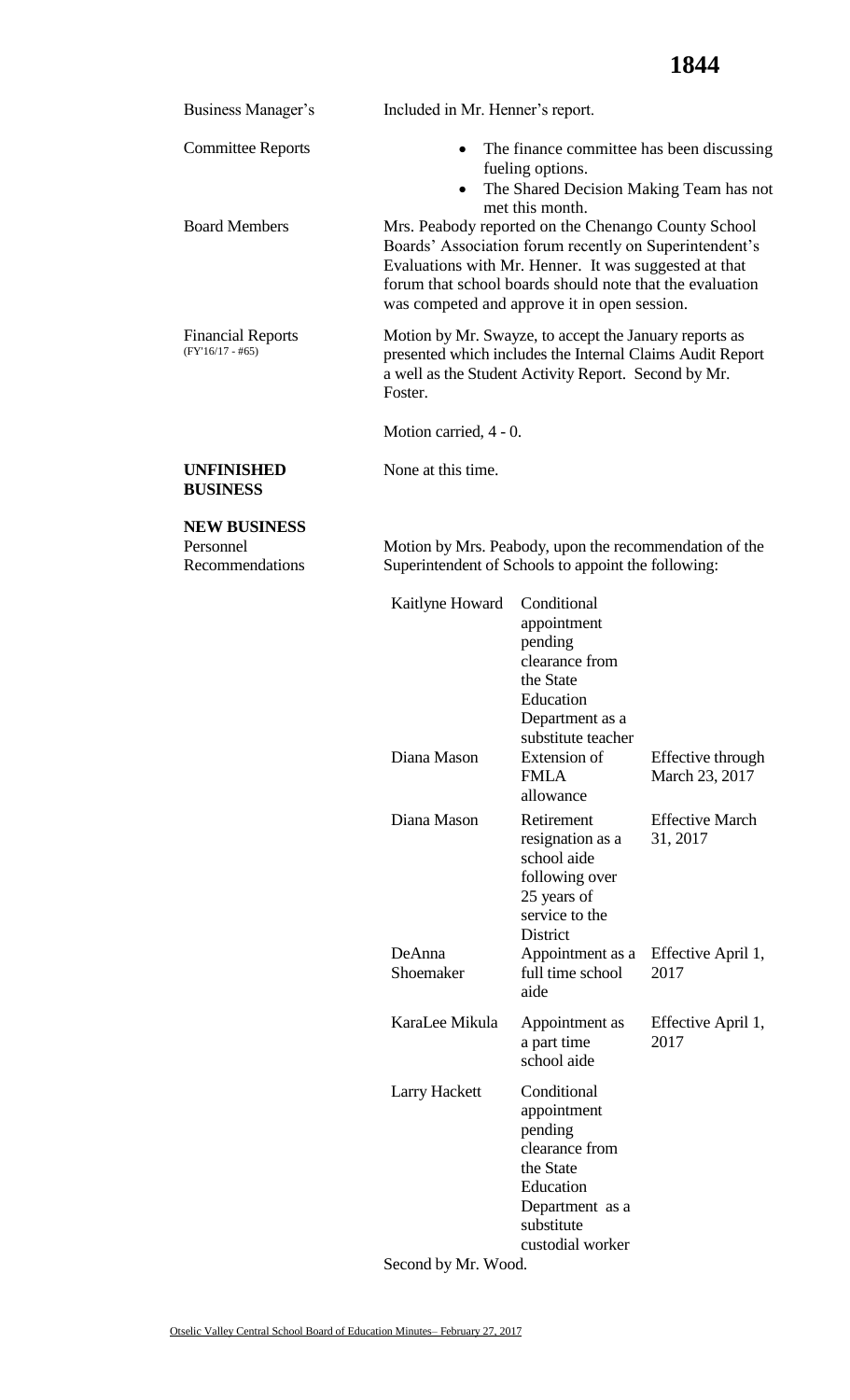Motion carried, 4-0.

| Extra-Curricular<br>Recommendations                                                                   | Motion by Mr. Swayze upon the recommendation of the<br>Superintendent of Schools to accept the following extra<br>curricular personnel recommendations:                                                                                               |                                                                   |                                          |  |  |
|-------------------------------------------------------------------------------------------------------|-------------------------------------------------------------------------------------------------------------------------------------------------------------------------------------------------------------------------------------------------------|-------------------------------------------------------------------|------------------------------------------|--|--|
|                                                                                                       | Julie Hammer                                                                                                                                                                                                                                          | Appointment as<br>the high school<br>book club                    | At a stipend per<br>the OVTA<br>contract |  |  |
|                                                                                                       | Patricia Graham                                                                                                                                                                                                                                       | advisor<br>Appointment as a<br>co-advisor for the<br>science club | At a stipend per<br>the OVTA<br>contract |  |  |
|                                                                                                       | Carolina<br>O'Connor                                                                                                                                                                                                                                  | Appointment as a<br>co-advisor for the<br>science club            | At a stipend per<br>the OVTA<br>contract |  |  |
|                                                                                                       | Second by Mr. Wood.                                                                                                                                                                                                                                   |                                                                   |                                          |  |  |
|                                                                                                       | Motion carried, 4-0.                                                                                                                                                                                                                                  |                                                                   |                                          |  |  |
| <b>CSE</b><br>Recommendations                                                                         | Motion by Mr. Wood, upon the recommendation of the<br>Superintendent of Schools, to accept the recommendations<br>of the Committee on Special Education resulting from the<br>meetings on February 2, and February 15, 2017. Second by<br>Mr. Foster. |                                                                   |                                          |  |  |
|                                                                                                       | Motion carried, 4 - 0.                                                                                                                                                                                                                                |                                                                   |                                          |  |  |
| Potable Water<br>Memorandum<br>$(FY' 16/17 - # 66)$                                                   | Motion by Mr. Swayze, upon the recommendation of the<br>Superintendent of Schools, to accept the potable water<br>memorandum. Second by Mr. Foster.                                                                                                   |                                                                   |                                          |  |  |
|                                                                                                       | Motion carried, 4 - 0.                                                                                                                                                                                                                                |                                                                   |                                          |  |  |
| <b>Substitute Rate for</b><br><b>School Nurses</b>                                                    | Motion by Mrs. Peabody, upon the recommendation of the<br>Superintendent of Schools, to increase the substitute rate of<br>school nurses to \$170.00 per day. Second by Mr. Foster.                                                                   |                                                                   |                                          |  |  |
|                                                                                                       | Motion carried, 4 - 0.                                                                                                                                                                                                                                |                                                                   |                                          |  |  |
| 2017 Notice of<br><b>Annual Budget</b><br>Hearing, Budget<br>Vote and Board<br><b>Member Election</b> | Motion by Mr. Swayze, upon the recommendation of the<br>Superintendent of Schools, to approve the 2017 Notice of<br>Annual Budget Hearing, Budget Vote and Board Member<br>Election. Second by Mr. Wood.                                              |                                                                   |                                          |  |  |
| $(FY' 16/17 - # 67)$                                                                                  | Motion carried, 4 - 0.                                                                                                                                                                                                                                |                                                                   |                                          |  |  |
| <b>Public Comment</b>                                                                                 | Mr. Cruikshank reported that safety of<br>$\bullet$<br>students should be the number one priority.<br>Mrs. Fox thanked for Board for putting the<br>$\bullet$                                                                                         |                                                                   |                                          |  |  |
| <b>Executive Session</b>                                                                              | personnel recommendations on the screen.<br>Motion by Mr. Wood to enter executive session at 8:02 PM<br>for the purpose of personnel issues and the Superintendent's<br>evaluation. Second by Mr. Swayze.                                             |                                                                   |                                          |  |  |
|                                                                                                       | Motion carried, $4-0$ .                                                                                                                                                                                                                               |                                                                   |                                          |  |  |
| <b>Open Session</b>                                                                                   | Motion by Mr. Swayze to resume open session at 8:29 PM.<br>Second by Mr. Wood.                                                                                                                                                                        |                                                                   |                                          |  |  |